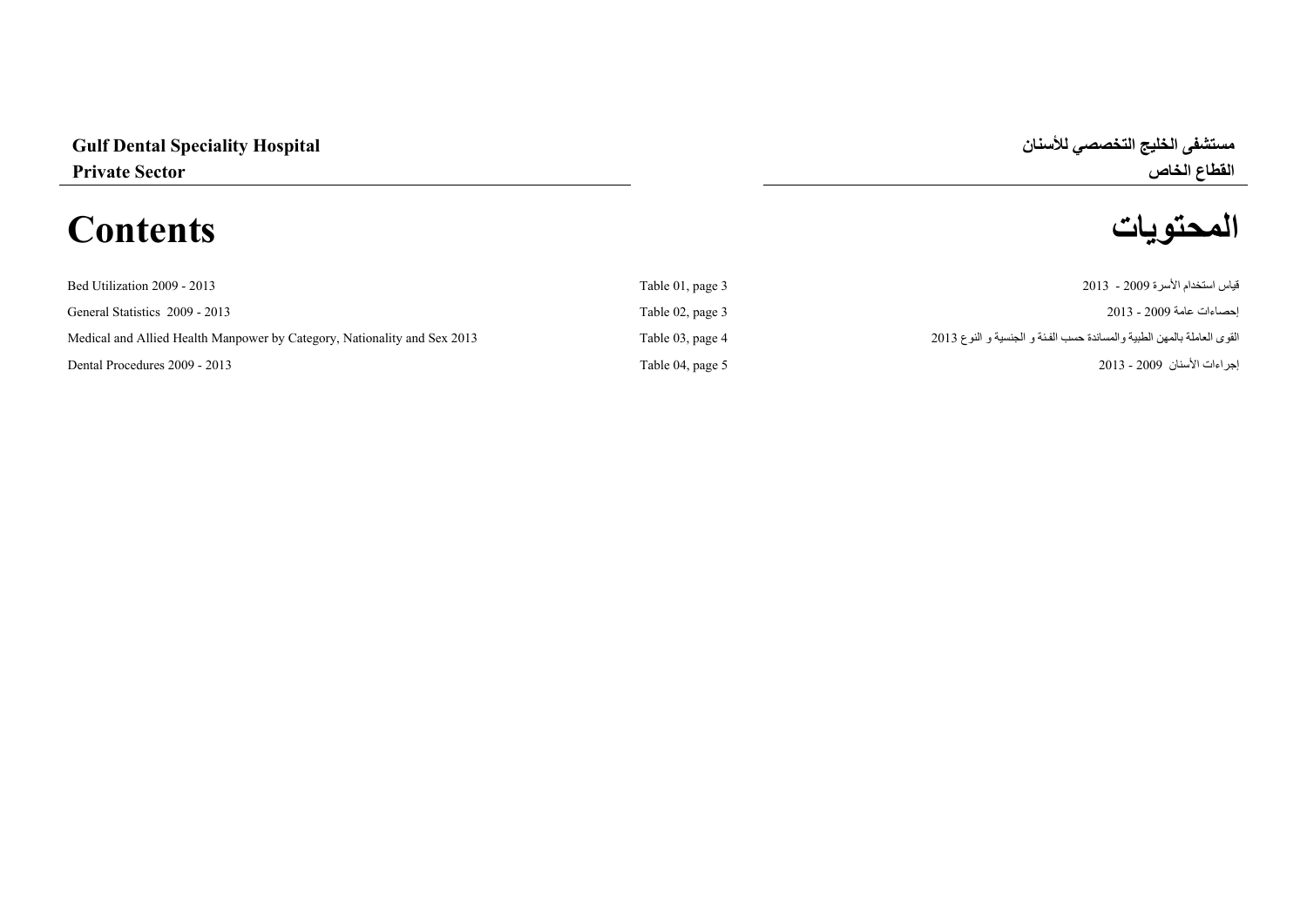# **جدول 01 Table قياس استخدام األسرة 2009 - 2013 Bed Utilization 2009 - 2013**

<span id="page-1-0"></span>

| <b>Description</b>      | 2013      | 2012      | 2011      | 2010      | 2009      | البيان                 |
|-------------------------|-----------|-----------|-----------|-----------|-----------|------------------------|
| Total admissions        |           |           |           |           | 26        | إجمالي الدخول          |
| Total discharges        |           |           |           |           | 26        | إجمالي الخروج          |
| Number of beds          | 8         | 8         | 10        | 10        | 10        | عدد الأسرة             |
| Bed days available      | 2,920     | 2,928     | 3,650     | 3,650     | 3,650     | أيام الأسرة            |
| Patient days-overnight  |           |           |           |           |           | أيام المرضي            |
| Patients days < 1 day   |           |           |           |           | 26        | أيام المرضى أقل من يوم |
| Total patients days     |           |           |           |           | 26        | جملة أيام المرضي       |
| Bed occupancy rate      |           |           |           |           | 0.7       | معدل أشغال السرير      |
| Turnover rate           |           |           |           |           | 2.6       | معدل دوران السرير      |
| Turnover interval *     | <b>NA</b> | <b>NA</b> | <b>NA</b> | <b>NA</b> | <b>NA</b> | فترة فراغ السرير *     |
| Average daily admission |           |           |           |           | 0.1       | متوسط الدخول اليومي    |
| Average daily discharge |           |           |           |           | 0.1       | متوسط الخروج اليومي    |
| Average length of stay  |           |           |           |           | 1.0       | منوسط مدة الأقامة      |

\* معظم الدخول يعتبر بمثابة إقامة لفترة قصيرة . .patients case day as are admissions Most\*

### **جدول 02 Table إحصاءات عامة 2009 - 2013 General Statistics 2009 - 2013**

| <b>Description</b>           | 2013   | 2012   | 2011   | 2010   | 2009   | البيان                                   |
|------------------------------|--------|--------|--------|--------|--------|------------------------------------------|
| Total out-patient visits     | 11,668 | 11.888 | 11.208 | 13,825 | 14,343 | ز يار ات العيادات الخار جية              |
| Total admissions             |        |        |        |        | 26     | المرضي الداخليون                         |
| Radiology procedures         | 2,094  | 1.951  | 1,941  | 1,659  | 2,465  | إجراءات الأشعة                           |
| Operations (Major / Minor) * | 235    |        |        |        | 26     | الإجراءات الجراحية ( الكبيرة / الصغيرة ) |

\* Refers to the minor surgical procedures done in the clinic under LA.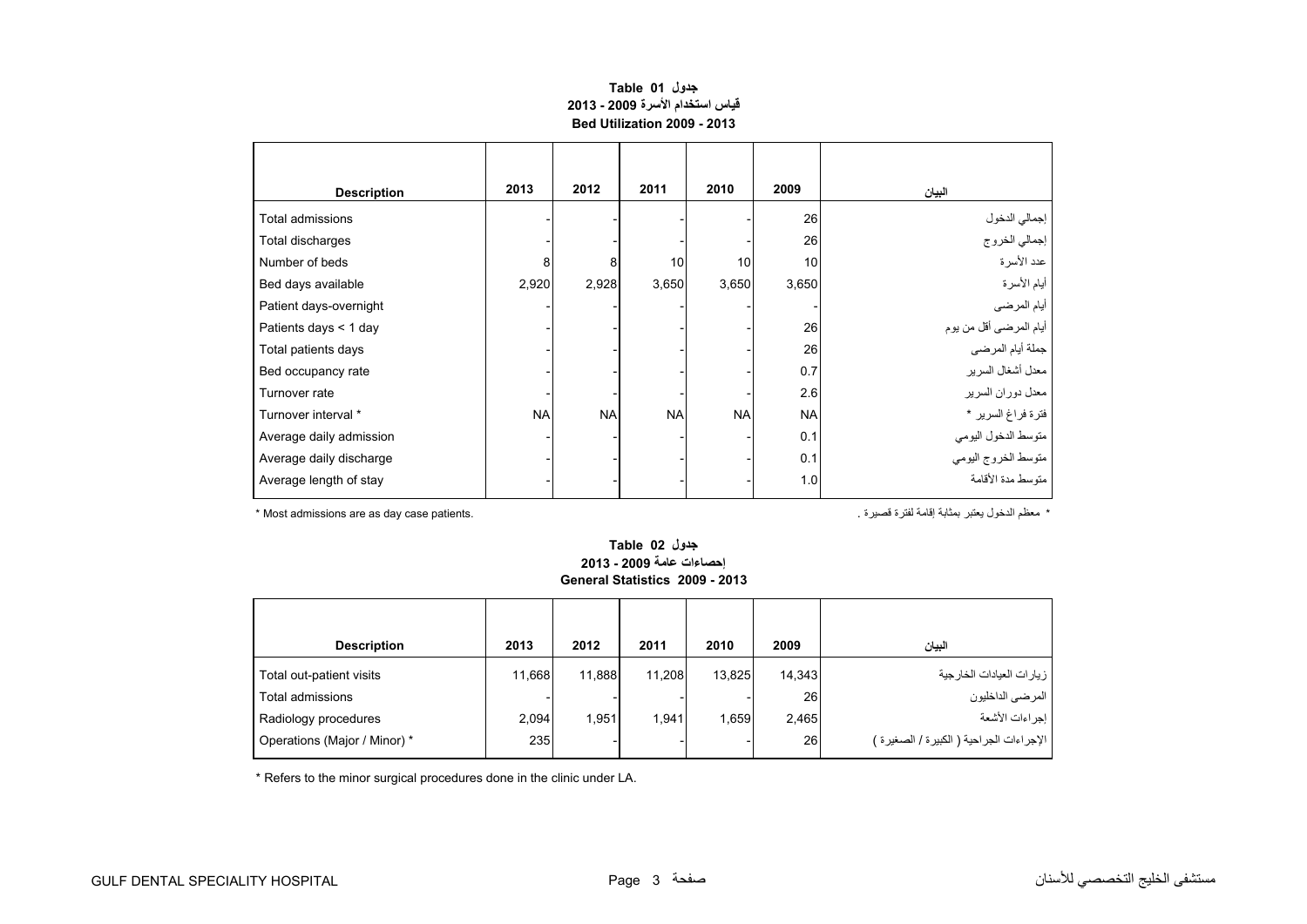<span id="page-2-0"></span>

|                            | <b>Total</b>    |                 |      | Non-Bahraini الجملة<br>غير بحريني |                 |      | Bahraini<br>بحريني |        |      |                        |
|----------------------------|-----------------|-----------------|------|-----------------------------------|-----------------|------|--------------------|--------|------|------------------------|
|                            |                 |                 |      |                                   |                 |      |                    |        |      |                        |
|                            | الجملة          | أنثى            | نكر  | الجملة                            | أنشى            | ذكر  | الجملة             | أنشى   | ذكر  |                        |
| Category                   | <b>Total</b>    | Female          | Male | <b>Total</b>                      | Female          | Male | <b>Total</b>       | Female | Male | الفئة                  |
| Dentists                   | 10 <sub>1</sub> |                 | 9    | 10                                |                 | 9    |                    |        |      | أطباء الأسنان          |
| Nurses*                    | 11              | 11 <sub>1</sub> |      | 11                                | 11 <sub>1</sub> |      |                    |        |      | الممرضين *             |
| <b>Assistant Nurses</b>    | 3 <sub>l</sub>  | 3               |      | 2                                 | 2 <sub>1</sub>  |      |                    |        |      | الممرضين المساعدين     |
| Dental Techinicians        |                 |                 |      |                                   |                 |      |                    |        |      | فنيو صحة الفم والأسنان |
| Radiographers & Technician | 2               |                 |      | 2                                 |                 | 2    |                    |        |      | مصورو وفنيو أشعة       |

## **جدول 03 Table القوى العاملة بالمھن الطبية والمساندة حسب الفـئة <sup>و</sup> الجنسية <sup>و</sup> النوع <sup>2013</sup> Medical and Allied Health Manpower by Category, Nationality and Sex 2013**

\* Nurses excluding practical nurses and other grades below staff nurse. . الممرضين العدد لا يشمل الممرضين العمليين والفئات الأقل .